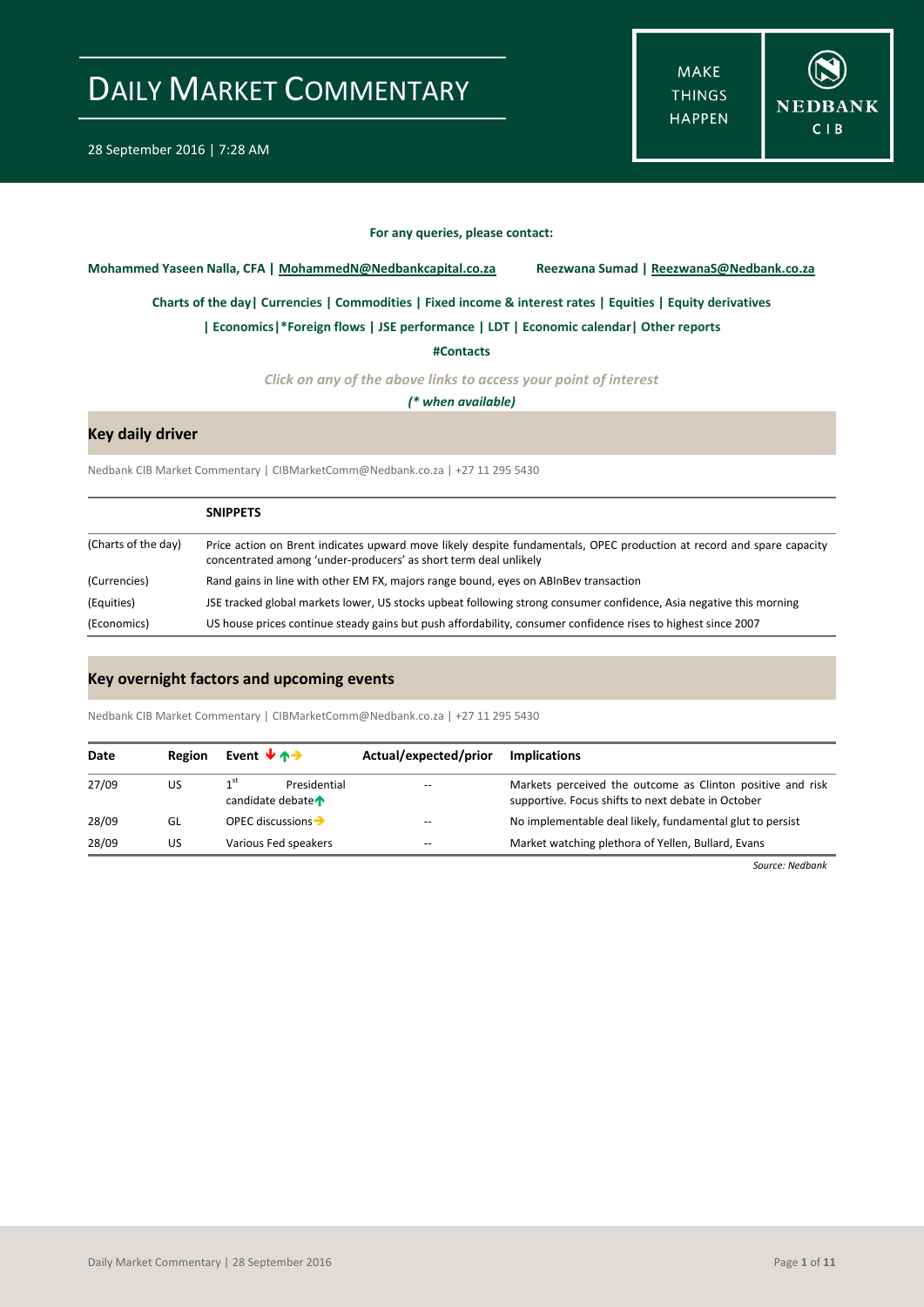

## <span id="page-1-0"></span>**Charts of the day** [back to top](#page-0-0) **back to top**

Nedbank CIB Market Commentary | CIBMarketComm@Nedbank.co.za | +27 11 295 5430

- The market is keenly awaiting the outcome of the International Energy Forum and any associated OPEC discussions in Algiers this week. Scepticism remains high and the view remains that any deal touting production cuts is unlikely or un-implementable. At present, OPEC has over 3.4 million barrels of unused capacity with a large portion of this is concentrated in 'under-producing 'countries such as Iran, Iraq, Libya and Nigeria. These countries current production levels are also lower than desired and as such, the ability to secure an agreement to cut production, specifically from Iran will be difficult. At present, OPEC's total production (not shown) remains at record level of 33.7 million barrels, surpassing levels last seen in 1977, according to Bloomberg.
- When assessing the price action on Brent, despite the context of global oversupply and sluggish demand, prices have remained relatively more elevated and range bound compared to the lows posted early this year. Momentum indicators (not shown), indicate a reversal toward further price gains with resistance around \$52/bbl. being critical to a break toward \$65/bbl. as a short to medium term target. To the downside, the current range exhibits support around \$42/bbl. Of further concern, remains the pennant (flag) formation which implies further upside. As an oil importer, SA needs energy prices to remain lower for longer to alleviate inflationary pressures.

### **OPEC production concentrated among key players, at record**



#### **OPEC** s**pare capacity concentrated among 'under-producers'**



*Source: Bloomberg, Nedbank*

#### **Price action on Brent has remained supported despite oversupply, indicates upward move likely despite fundamentals**



*Source: Bloomberg, Nedbank*

*Source: Bloomberg, Nedbank*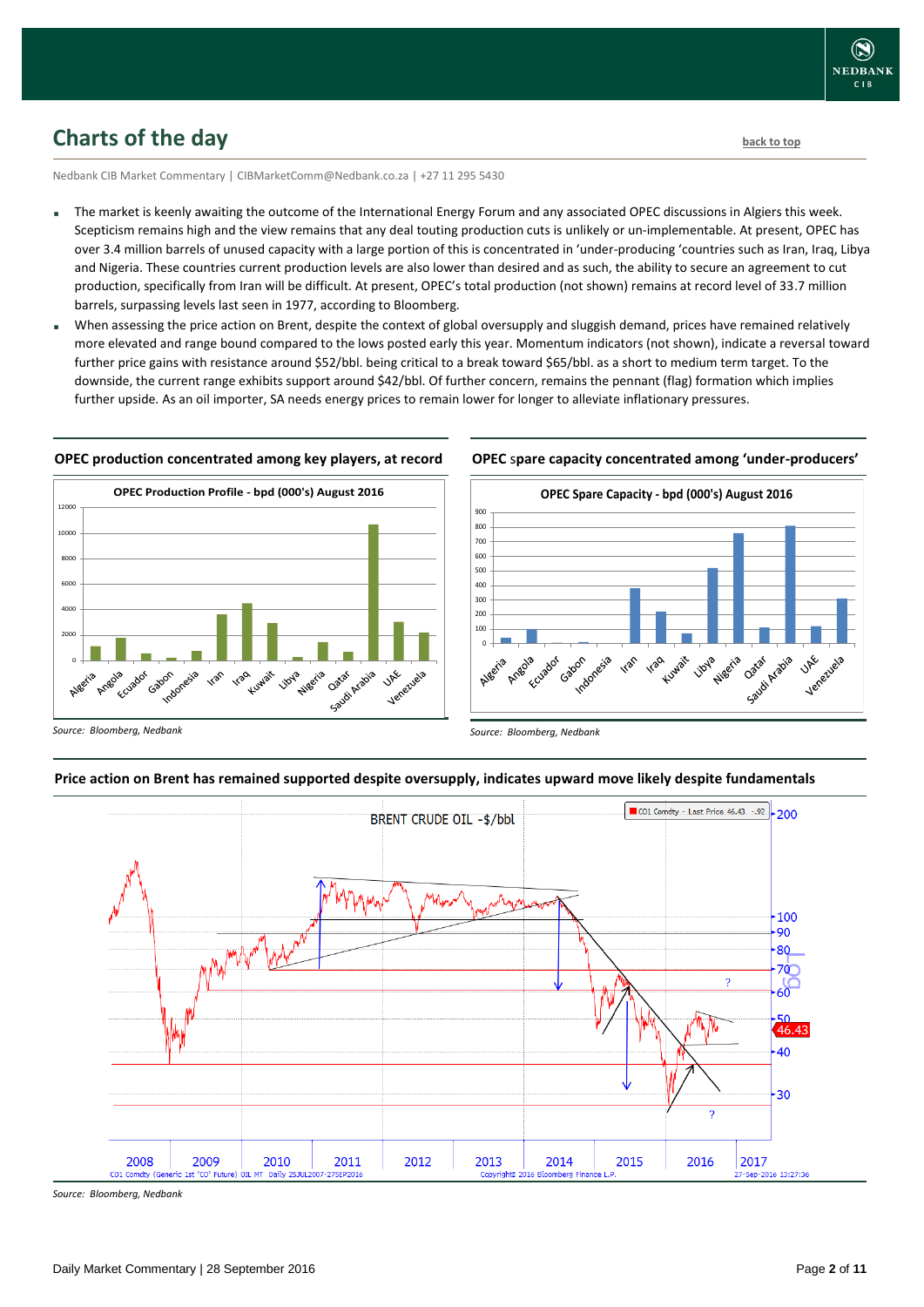

## <span id="page-2-0"></span>**Currencies [back to top](#page-0-0)**

Business Banking FX | +27 11 535 4003 | Corporate FX | +2711 535 4002 | Institutional FX | +2711 535 4005

- The session yesterday opened with the rand trading around the 13.6000 level, this as emerging markets continued to prosper as a results of various factors. After trading firmer initially we saw some demand for dollars at the improved levels and this saw the local unit trade to 13.6100. Thereafter the rand again traded firmer into the latter part of the session closing the day around the 13.50 level. This morning the rand is currently trading at 13.4500, EURZAR is trading at 15.0800 and GBPZAR at 17.4875.
- International markets again saw the euro occupy a limited range on the day, trading around the 1.1200 pivot. This morning EURUSD currently trading at 1.1212 currently. As risk assets have found favour of late, gold has continued to shed value, some 10 dollars off from the same time yesterday, currently at 1325.65.
- No local data releases scheduled for today, From Europe we have the release of German and French consumer confidence, from the U.S mortgage applications and durable goods. A number of FED speakers scheduled to speak including Yellen, Bullard, Evans and George as well as Mr Draghi from the ECB.
- Locally the rand has continued to post incremental gains, despite the ongoing student protests. Damage caused by this has been estimated at R500 million thus far. Focus of the markets now firmly on the possible flows from the ABInBev transaction, although we have continued to encounter dollar buyers as the rand has improved. The current supply of dollars appears able to satisfy this demand.

|                                 |            | $% \Delta$          | $\Delta_0$             | $\Delta$               | <b>Month</b>          |                  |
|---------------------------------|------------|---------------------|------------------------|------------------------|-----------------------|------------------|
| <b>Majors</b>                   | Last price | $-1d$               | <b>MTD</b>             | <b>YTD</b>             | trend                 | <b>USD</b> trend |
| <b>GBPUSD</b>                   | 1.30       | $-0.13$             | $-1.04$                | $-11.74$               | ⊕                     | USD strength     |
| <b>EURUSD</b>                   | 1.12       | $-0.07$             | 0.47                   | 3.18                   | ⇑                     | USD weakness     |
| <b>USDJPY</b>                   | 100.62     | 0.25                | $-2.58$                | $-16.29$               | ⊕                     | USD weakness     |
| <b>USDAUD</b>                   | 1.30       | $-0.17$             | $-2.01$                | $-4.99$                | л                     | USD weakness     |
| Rand crosses                    | Last price | $% \Delta$<br>$-1d$ | $\Delta$<br><b>MTD</b> | $\Delta$<br><b>YTD</b> | <b>Month</b><br>trend | <b>ZAR</b> trend |
| <b>USDZAR</b>                   | 13.45      | $-0.04$             | $-8.57$                | $-13.13$               | ⊕                     | ZAR strength     |
| <b>GBPZAR</b>                   | 17.49      | $-0.17$             | $-9.53$                | $-23.33$               | ⊕                     | ZAR strength     |
| <b>EURZAR</b>                   | 15.08      | $-0.12$             | $-8.14$                | $-10.37$               | ⊕                     | ZAR strength     |
| <b>AUDZAR</b>                   | 10.32      | 0.12                | $-6.70$                | $-8.54$                | ⊕                     | ZAR strength     |
| ZARJPY                          | 7.48       | 0.31                | 6.57                   | $-3.63$                | ♠                     | ZAR strength     |
| <b>African FX</b>               | Last price | $% \Delta$<br>$-1d$ | $\Delta$<br><b>MTD</b> | $\Delta$<br><b>YTD</b> | Month<br>trend        | <b>ZAR</b> trend |
| ZARMWK (Malaw ian kw acha)      | 53.61      | 0.00                | 9.40                   | 24.27                  | ⇑                     | ZAR strength     |
| ZARBWP (Botsw ana pula)         | 0.77       | $-0.22$             | 4.56                   | 6.30                   | ♠                     | ZAR strength     |
| ZARKES (Kenyan shilling)        | 7.53       | 0.03                | 9.43                   | 13.96                  | ⇑                     | ZAR strength     |
| ZARMUR (Mauritian rupee)        | 2.63       | 0.10                | 9.84                   | 13.32                  | ⇑                     | ZAR strength     |
| ZARNGN (Nigerian naira)         | 24.09      | 2.97                | 4.54                   | 87.09                  | ♠                     | ZAR strength     |
| ZARGHS (Ghanian cedi)           | 0.30       | 0.54                | 10.72                  | 21.29                  | ⇑                     | ZAR strength     |
| ZARZMW (Zambian kw acha)        | 0.73       | 0.04                | 12.49                  | 2.53                   | ♠                     | ZAR strength     |
| ZARMZN (Mozambican metical)     | 5.76       | 0.31                | 16.55                  | 85.81                  | ⇑                     | ZAR strength     |
| Source: Bloomberg & Nedbank CIB | Time       |                     | 2016/09/28 07:09       |                        |                       |                  |

Possible trading range in the rand today 13.2500 to 13.6000

*\*Please note that the sign on the % change reflects the change on the headline number. The narrative indicates the trend direction over the month. For trade in any of these currencies, contact our FX dealing desks*



### **EUR/USD**



*Source: Bloomberg, Nedbank*

*Source: Bloomberg, Nedbank*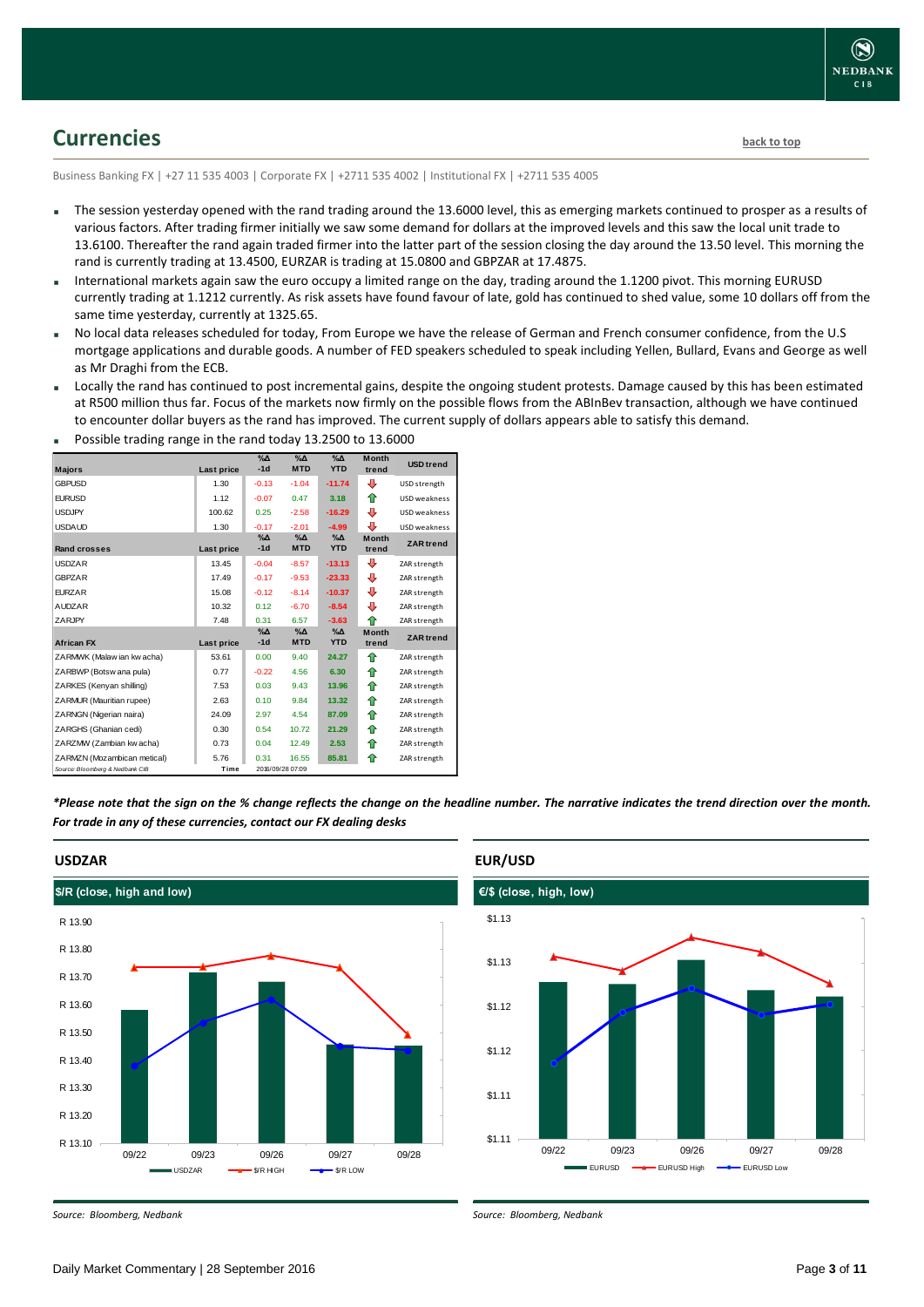# <span id="page-3-0"></span>**Commodities [back to top](#page-0-0)**

Nedbank CIB Market Commentary | CIBMarketComm@Nedbank.co.za | +27 11 295 5430| +27 11 535 4038

- Brent crude softened as the likelihood of a deal in Algiers in the short term appears unlikely. Over the longer term, Brent has been range bound. For more, please see [Charts of the Day](#page-1-0) above.
- Bullion prices fell by around \$10/oz. in trade yesterday as better US consumer confidence data helped support the US dollar, risk appetite and erode safe haven demand for gold.

| <b>Commodities</b>              | Last price | $\% \Delta$<br>$-1d$ | %Δ<br><b>MTD</b> | $\% \Delta$<br><b>YTD</b> | <b>Month</b><br>trend |
|---------------------------------|------------|----------------------|------------------|---------------------------|-----------------------|
| Brent near future (\$)          | 46.19      | 0.48                 | $-1.81$          | 23.90                     | ⊕                     |
| WTI crude (\$)                  | 44.75      | 0.18                 | 0.11             | 20.82                     | ⇑                     |
| Gold spot (\$)                  | 1 325.93   | $-0.09$              | 1.36             | 24.83                     | ⇑                     |
| Platinum spot (\$)              | 1 0 24.75  | 0.16                 | $-2.46$          | 14.68                     | J                     |
| SA w hite maize spot (R)        | 3 677.00   | $-2.65$              | $-9.70$          | $-21.11$                  | л                     |
| Source: Bloomberg & Nedbank CIB | Time       |                      | 2016/09/28 07:09 |                           |                       |

### **Platinum vs Gold**



### **Brent Crude vs West Texas Intermediate Brent Crude vs West Texas Intermediate**



*Source: Bloomberg*

*Source: Bloomberg*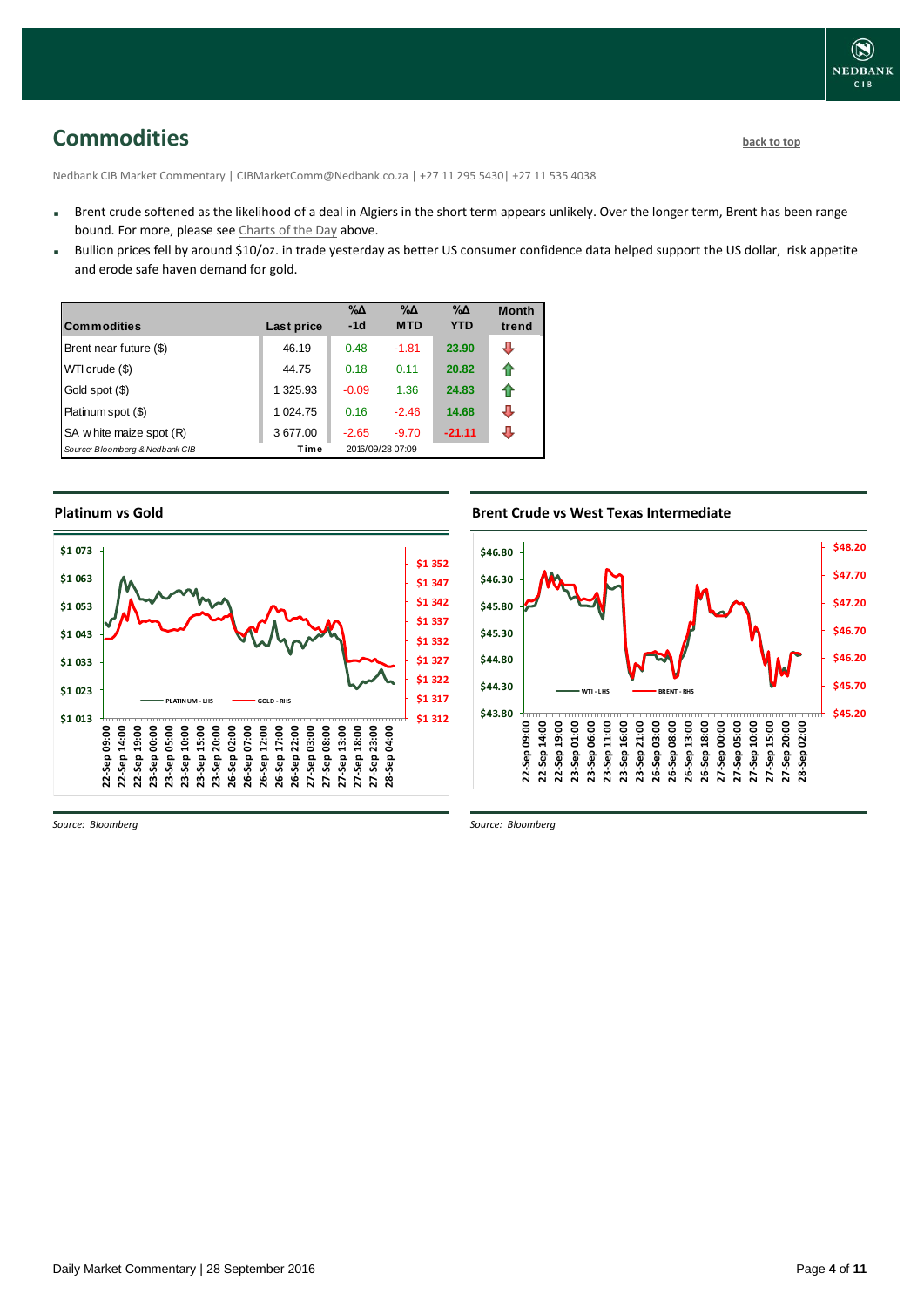# <span id="page-4-0"></span>**Fixed income and interest rates back to the line of the set of the set of the set of the set of the set of the set of the set of the set of the set of the set of the set of the set of the set of the set of the set of th**

|                                 |            | $\Delta$         | $\Delta$   | Δ          | <b>Month</b>  |                                  |                   | Δ                | Δ              | Δ          | <b>Month</b> |
|---------------------------------|------------|------------------|------------|------------|---------------|----------------------------------|-------------------|------------------|----------------|------------|--------------|
| <b>Bonds</b>                    | Last price | 1 <sub>d</sub>   | <b>MTD</b> | <b>YTD</b> | trend         | <b>FRAs and Swaps</b>            | <b>Last price</b> | 1 <sub>d</sub>   | <b>MTD</b>     | <b>YTD</b> | trend        |
|                                 | ℅          | bps              | bps        | bps        |               |                                  | %                 | bps              | bps            | bps        |              |
| R203-1 yrs                      | 7.50       | 12.96            | $-30.04$   | $-102.44$  | ⊕             | 3X6 FRA                          | 7.39              | 0.00             | $-17.00$       | $-2.50$    | ⊕            |
| R208-4.5 yrs                    | 8.00       | 0.40             | $-48.10$   | $-140.60$  | ⊕             | 6X9 FRA                          | 7.43              | 0.00             | $-26.00$       | $-34.50$   | ⊕            |
| R186-10.2 yrs                   | 8.62       | 0.40             | $-43.80$   | $-114.80$  | ⊕             | 9X12 FRA                         | 7.44              | 0.00             | $-36.00$       | $-81.00$   | ⊕            |
| R2048-31.4 yrs                  | 9.29       | $-0.20$          | $-38.00$   | $-111.60$  | ⊕             | 18X21 FRA                        | 7.40              | 0.00             | $-43.00$       | $-161.00$  | ⊕            |
| <b>US 10 yr</b>                 | 1.56       | 0.46             | $-1.94$    | $-70.84$   | ⊕             | SA 2yr Sw ap                     | 7.41              | 0.00             | $-30.30$       | $-75.10$   | ⊕            |
| <b>UK 10 yr</b>                 | 0.67       | $-3.59$          | 4.67       | $-65.71$   | ⇑             | SA 3yr Sw ap                     | 7.47              | 0.00             | $-35.30$       | $-107.90$  | ⊕            |
| German 10 yr                    | $-0.14$    | 19.83            | 113.85     | $-122.10$  | 合             | SA 5yr Sw ap                     | 7.67              | 0.00             | $-38.00$       | $-132.50$  | ⊕            |
| Japan 10 yr                     | $-0.08$    | 12.16            | 31.75      | $-131.32$  | 全             | SA 10yr Swap                     | 8.08              | 1.50             | $-33.50$       | $-138.50$  | ⊕            |
|                                 |            | $\Delta$         | $\Delta$   | $\Delta$   | <b>Month</b>  | SA 15yr Swap                     | 8.16              | 2.10             | $-32.60$       | $-149.55$  | ⊕            |
| <b>Money Market</b>             | Last price | 1 <sub>d</sub>   | <b>MTD</b> | <b>YTD</b> | trend         |                                  |                   | $\pmb{\Delta}$   | $\pmb{\Delta}$ | Δ          | <b>Month</b> |
|                                 | %          | bps              | bps        | bps        |               | <b>Spreads</b>                   | Last price        | 1 <sub>d</sub>   | <b>MTD</b>     | <b>YTD</b> | trend        |
| SA repo rate                    | 7.00       | 0.00             | 0.00       | 75.00      | $\Rightarrow$ |                                  | %                 | bps              | bps            | bps        |              |
| SA prime rate                   | 10.50      | 0.00             | 0.00       | 75.00      |               | 2v10y                            | $-0.68$           | $-1.50$          | 3.20           | 63.40      | 企            |
| SA CPI (MTD = previous month)   | 5.90       |                  | $-10.00$   |            | ⊕             | 3v10v                            | $-0.60$           | $-1.50$          | $-1.80$        | 30.60      | ⊕            |
| SA 3m JIBAR                     | 7.36       | 0.00             | 0.00       | 73.30      | $\Rightarrow$ | R186-R203                        | 1.24              | $-12.56$         | $-13.76$       | $-12.36$   | ⊕            |
| SA 3m NCD                       | 7.33       | 0.00             | $-5.00$    | 72.50      | ⊕             | R2048-R186                       | 0.68              | $-0.60$          | 5.80           | 3.20       | 合            |
| SA 6m NCD                       | 7.95       | 0.00             | $-10.00$   | 43.75      | ⊕             | 5y-R186                          | $-0.95$           | $-0.40$          | 5.80           | $-17.70$   | ⇑            |
| SA 12m NCD                      | 8.43       | 0.00             | $-22.50$   | $-1.25$    | ⊕             | 10y-R186                         | $-0.55$           | 1.10             | 10.30          | $-23.70$   | ⇮            |
| US 3m LIBOR                     | 0.85       | 0.00             | 1.36       | 24.02      | 合             | 15y-R186                         | $-0.47$           | 1.70             | 11.20          | $-34.75$   | ⇮            |
| UK 3m LIBOR                     | 0.38       | $-0.03$          | $-1.16$    | $-21.44$   | ⊕             | SA 5yr CDS spread - basis points | 255.64            | 9.38             | 6.27           | $-79.37$   | ⇑            |
| Japan 3m LIBOR                  | $-0.05$    | $-0.14$          | $-1.37$    | $-12.18$   | ⊕             | Source: Bloomberg & Nedbank CIB  | Time              | 2016/09/28 07:09 |                |            |              |
| Source: Bloomberg & Nedbank CIB | Time       | 2016/09/28 07:09 |            |            |               |                                  |                   |                  |                |            |              |

Bond flow sales |+2711 535 4021 | Corporate Money Markets | +2711 535 4007 | Business Bank Money Markets | +2711 535 4006

 Rates open up lagging a decent overnight performance in the FX. Oil is driving risk at the moment but SAGBs still lack a convincing bid going into quarter end. We keep a core short looking for 8.83/75 area on R186s.

 Minister Gordhan spoke last night quoting growth concerns as well as firing more broadsides against state capture and corruption at the highest level, so watch for any politically orientated headlines. Otherwise, expect oil and core rates to set the tone.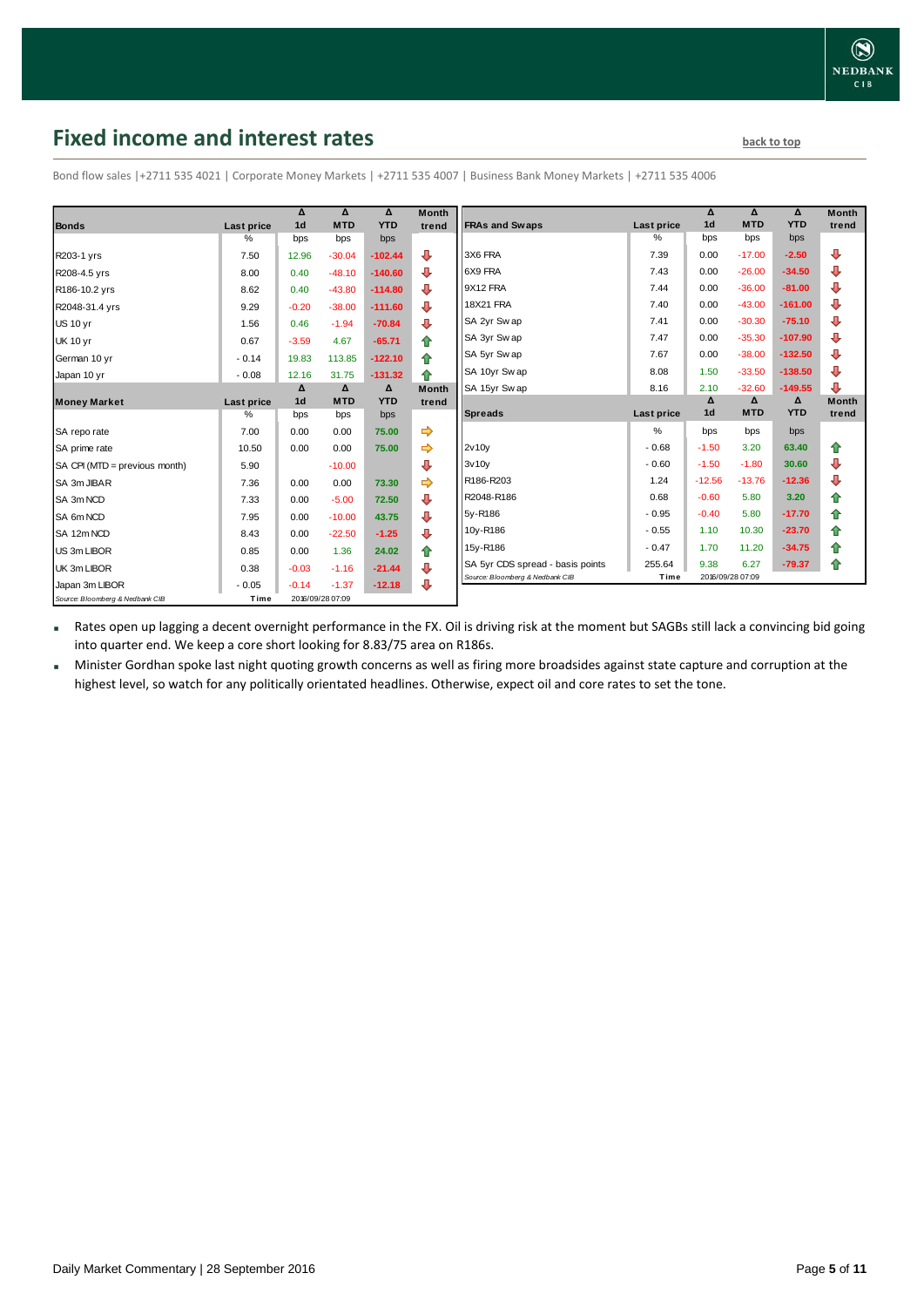## <span id="page-5-0"></span>**Equities [back to top](#page-0-0)**

Cash equities | +2711 535 4030/31

### **South Africa**

- The JSE continued to track global markets lower, with the Top 40 losing 1.26% to close at 44397.10. Most sectors closed in the red, with the telecoms sector amongst the worst performers, dragged lower by a 3.41% fall in MTN, following allegations of illegally moving billions out of Nigeria. Weaker metal prices and a stronger currency weighed on the mining sector, with the likes Sibanye Gold, Impala Platinum and Anglo American all losing between 3.2% and 2.35% respectively. After the close, Remgro announced a rights offer in order to raise R9.94billion ahead of SAB Miller's Distell divestment. The offer is at a ratio of 10:100 at a subscription price of R192.50 per share.
- The value traded at the close was R23.4 billion and the rand was trading at R13.51 vs the dollar.

### **UK/Europe**

 European markets retraced early morning gains, ending Tuesday's session weaker, as lower oil prices and continued weakness from banking stocks weighed on markets. Deutsche Bank traded at new record lows, but did end the day off their worst levels, down 0.38%. Commerzbank Ag fell 2.5% after announcing they were cutting about 9000 jobs and would also be cutting their dividend as part of restructuring efforts. Volkswagen slumped 2.6% after reports that Berlin was vetting a criminal fine that could bankrupt the firm. In London, Standard Chartered fell 2.6% following a media report that the bank may face a US investigation over allegations that an Indonesian power plant controlled by Standard Chartered paid bribes to win contracts. OPEC and other oil producers are meeting in Algiers this week to discuss the global supply glut, but investors are sceptical that they can agree to limit output. Royal Dutch Shell fell 2.2%.

### **USA**

 US markets closed firmer last night, with consumer and technology stocks leading the gains. The consumer confidence index for September rose to its highest level in nine years, boosting stocks with the likes of Amazon, which gained 2.1%. Microsoft and Facebook saw strong gains, both adding over 1%., lifting the technology sector (+1.15%). The energy sector underperformed (-0.46%) as oil prices slumped as hope for a deal to cut output faded.

### **Asia**

 Asian markets are trading mostly lower this morning. In Japan, a stronger yen is weighing on exporters, while a number of stocks are also trading ex-dividend. Banking and insurance stocks fell sharply as the benchmark 10 year JGB yield remained negative, hitting counters sensitive to fixed income returns. Chinese stocks eased lower, in thin trading, with investors seen to be cutting positions ahead of a weeklong National Day holiday which starts on 1 October. Energy and materials stocks dragged the ASX lower, with the gold sector also losing ground as the metal price fell.

| <b>Developed Markets</b>        | Last price | $\%$ $\Delta$<br>$-1d$ | %Δ<br><b>MTD</b> | %Δ<br><b>YTD</b> | <b>Month</b><br>trend |
|---------------------------------|------------|------------------------|------------------|------------------|-----------------------|
| Dow Jones                       | 18 228.30  | 0.74                   | $-0.94$          | 4.61             | ⊕                     |
| Nasdag                          | 5 305.71   | 0.92                   | 1.77             | 5.96             | ♠                     |
| S&P 500                         | 2 159.93   | 0.64                   | $-0.51$          | 5.67             | ⊕                     |
| DJ Eurostoxx 50                 | 2970.84    | $-0.17$                | $-1.73$          | $-9.08$          | ⊕                     |
| <b>DAX</b>                      | 10 361.48  | $-0.31$                | $-2.18$          | $-3.55$          | ⊕                     |
| CAC                             | 4 398.68   | $-0.21$                | $-0.89$          | $-5.14$          | ⊕                     |
| <b>FTSE</b>                     | 6807.67    | $-0.15$                | 0.39             | 9.06             | ⇮                     |
| ASX200                          | 5401.00    | $-0.09$                | $-0.59$          | 1.98             | ⇩                     |
| Nikkei 225                      | 16 44 6.50 | $-1.42$                | $-1.67$          | $-13.59$         | ⊕                     |
| <b>MSCI World</b>               | 1719.88    | 0.29                   | 0.02             | 3.43             | ♠                     |
|                                 |            | %Δ<br>$-1d$            | %Δ<br><b>MTD</b> | %Δ<br><b>YTD</b> | <b>Month</b><br>trend |
| <b>Emerging Markets</b>         | Last price |                        |                  |                  |                       |
| Hang Seng                       | 23 421.91  | $-0.64$                | 1.94             | 6.88             | ♠                     |
| Shanghai                        | 2989.70    | $-0.28$                | $-3.10$          | $-15.53$         | ⊕                     |
| Brazil Bovespa                  | 58 382.49  | 0.57                   | 0.83             | 34.68            | ♠                     |
| India - NSE                     | 28 273.48  | 0.18                   | $-0.63$          | 8.25             | ⊕                     |
| <b>Russia Micex</b>             | 1975.52    | $-1.12$                | 0.20             | 12.16            | ♠                     |
| <b>MSCI</b> Emerging            | 911.13     | 0.62                   | 1.95             | 14.73            | ♠                     |
|                                 |            | %∆                     | %Д               | %Δ               | <b>Month</b>          |
| <b>SA Indices</b>               | Last price | $-1d$                  | <b>MTD</b>       | <b>YTD</b>       | trend                 |
| <b>JSE All Share</b>            | 50 899.66  | $-1.13$                | $-3.48$          | 0.41             | ⊕                     |
| Top 40                          | 44 397.13  | $-1.26$                | $-4.03$          | $-3.06$          | ⊕                     |
| Resi 10                         | 30 764.74  | $-1.94$                | $-1.08$          | 21.15            | ⊕                     |
| Indi 25                         | 67 308.62  | $-1.04$                | $-5.70$          | $-6.20$          | ⊕                     |
| Fini 15                         | 14 529.29  | $-1.16$                | $-0.95$          | $-4.63$          | ⊕                     |
| Source: Bloomberg & Nedbank CIB | Time       |                        | 2016/09/28 07:09 |                  |                       |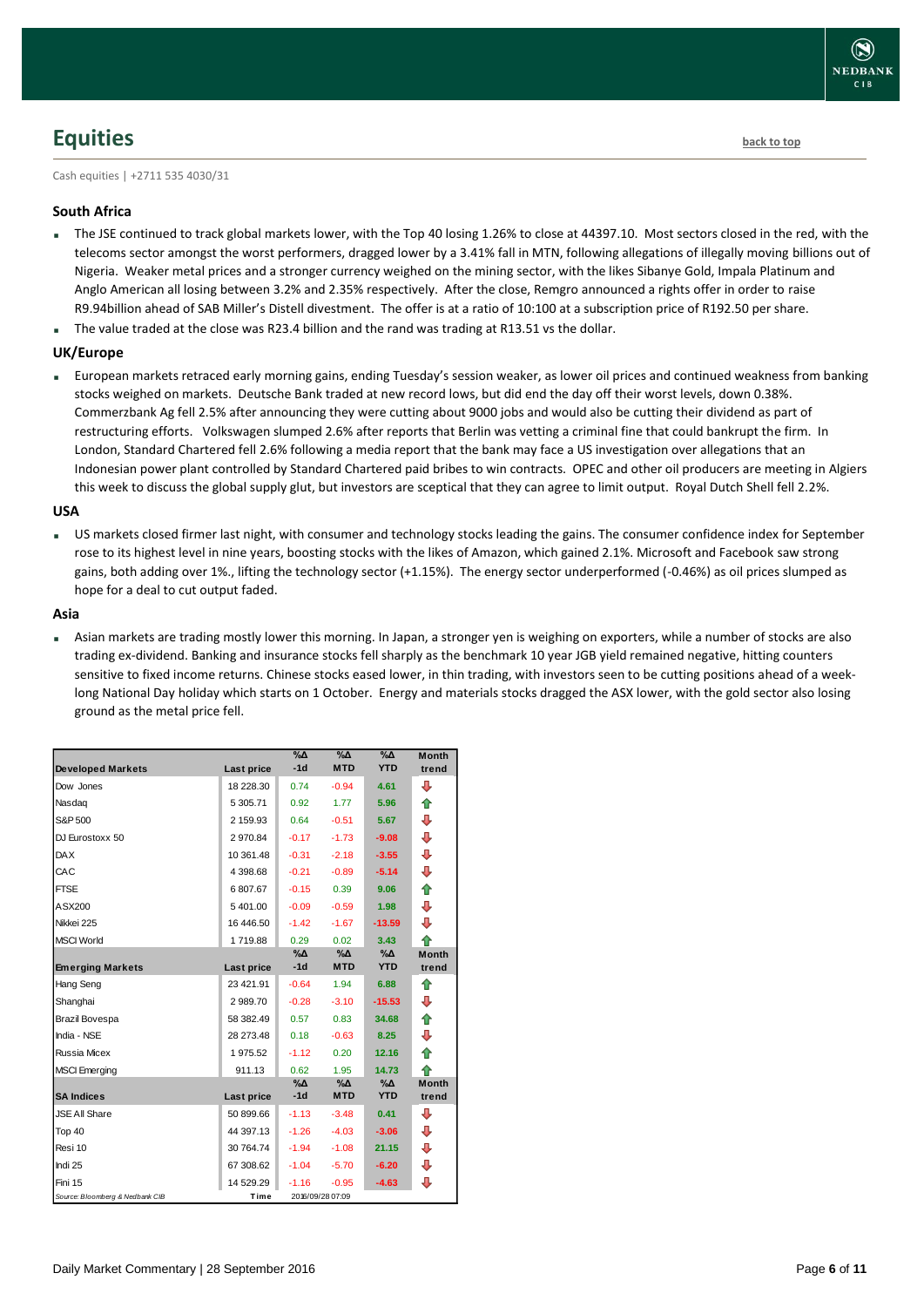

## <span id="page-6-0"></span>**Economics [back to top](#page-0-0)**

Nedbank CIB Market Commentary | CIBMarketComm@Nedbank.co.za | +27 11 295 5430

### **Europe**

Eurozone money supply (M3) rose by 5.1% y/y in August from an upwardly revised 4.9%. Consumer credit rose by 3.4% y/y from 3.3% prior. Lending to corporates rose by 1.9% y/y while lending to households rose by 1.8% y/y. A regional breakdown shows healthier credit metrics in Germany which peripheral countries continue to trail behind. This has been a trend for several months and raises questions around the efficacy of existing policy tools from the ECB.

**Synopsis: No direct monetary policy bearing in the near term. The ECB remains committed to easy monetary policy. Their current growth estimates for the region appear elevated and will likely need to be revised lower. The impact on regional trade from a Brexit will also still need to be felt. We maintain a longer term bearish view on the euro.**

**US**

- The recently re-branded S&P CoreLogic (Case Shiller) house price index indicated that the prices of homes in the top 20 cities in the US rose by 5.02% y/y down from 5.11% in June. This represents a steady pace of growth of above 5% over the last 12 consecutive months.
- The pace of growth has been in excess of income growth for a sustained period of time which raises concerns over affordability over the medium to longer term. The data also indicates a slight rise in inventory levels which correlates with the new home sales data earlier this week. There also remains a massive geographical divergence in prices and performance of housing.
- US Consumer confidence for September rose to 104.1 index points from 101.8 (upwardly revised) , beating consensus expectations of 99.0 index points and the highest since 2007. The current situation confidence index rose to 128.5 while the expectations index also rose to 87.8 index points.

**Synopsis: Provided that economic data continues to improve, the Fed has left the door open for a hike this year. However, various Fed speakers will be watched this week for indications of sentiment changes with a rising probability of the hike being pushed into 2017. Currently housing, labour and the household sector appear stronger while the industrial, retail and other business cycle indicators have disappointed. We remain bullish on the dollar in the long term.**

## <span id="page-6-1"></span>**Economic calendar [back to top](#page-0-0)**

Nedbank CIB Market Commentary | CIBMarketComm@Nedbank.co.za | +27 11 295 5430

| <b>Time</b> | Country Event |                                   | Period | Survey                   | Actual                                              | Prior    | <b>Revised</b> |
|-------------|---------------|-----------------------------------|--------|--------------------------|-----------------------------------------------------|----------|----------------|
| 27-Sep      |               |                                   |        |                          |                                                     |          |                |
| 03:30       | <b>CH</b>     | <b>Industrial Profits YoY</b>     | Aug    | $\overline{\phantom{m}}$ | 19.50%                                              | 11.00%   | --             |
| 10:00       | EC            | M3 Money Supply YoY               | Aug    | 4.90%                    | 5.10%                                               | 4.80%    | 4.90%          |
| 15:00       | US            | S&P CoreLogic CS 20-City YoY NSA  | Jul    | 5.10%                    | 5.02%                                               | 5.13%    | 5.11%          |
| 16:00       | US            | Consumer Confidence Index         | Sep    | 98.5                     | $\hspace{0.05cm} -\hspace{0.05cm} -\hspace{0.05cm}$ | 101.1    | --             |
| 16:00       | US            | Richmond Fed Manufact, Index      | Sep    | $-2$                     | -8                                                  | $-11$    | --             |
| 28-Sep      |               |                                   |        |                          |                                                     |          |                |
| 13:00       | US            | <b>MBA Mortgage Applications</b>  | 23-Sep | $\overline{\phantom{m}}$ | $\overline{\phantom{a}}$                            | $-7.30%$ | --             |
| 14:30       | US            | Durable Goods Orders              | Aug P  | $-1.10%$                 | $\hspace{0.05cm} -\hspace{0.05cm} -\hspace{0.05cm}$ | 4.40%    | --             |
| 14:30       | US            | <b>Durables Ex Transportation</b> | Aug P  | $-0.50%$                 | $\overline{\phantom{m}}$                            | 1.30%    | --             |
| 14:30       | US            | Cap Goods Orders Nondef Ex Air    | Aug P  | 0.00%                    | $\overline{\phantom{m}}$                            | 1.50%    | $- -$          |

*Source: Bloomberg*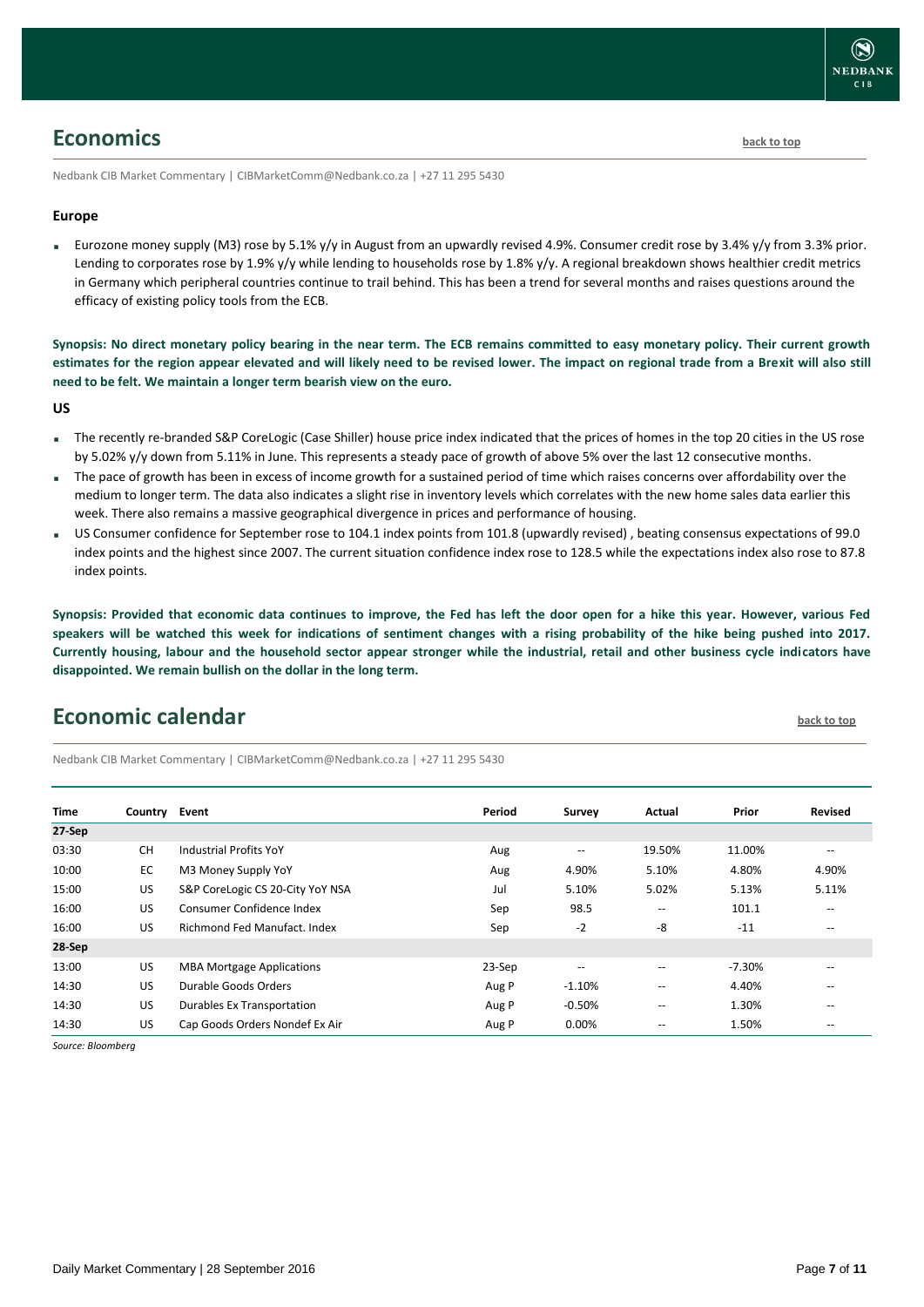# <span id="page-7-0"></span>**JSE performance [back to top](#page-0-0)**

Nedbank CIB Market Commentary | CIBMarketComm@Nedbank.co.za | +27 11 295 5430

| <b>Top40 constituents</b>             | Last price | $\%$ $\Delta$<br>$-1d$ | %Δ<br><b>MTD</b> | %Δ<br><b>YTD</b> | Month<br>trend |
|---------------------------------------|------------|------------------------|------------------|------------------|----------------|
| AGL: Anglo American Plc               | 160.00     | $-2.35$                | 7.02             | 131.92           | ⇑              |
| ANG: Anglogold Ashanti Ltd            | 219.40     | $-1.06$                | $-8.50$          | 106.47           | ⊕              |
| APN: Aspen Pharmacare Holdings Lt     | 313.03     | 0.55                   | $-11.07$         | 1.15             | ⊕              |
| BAT: Brait Se                         | 108.57     | $-0.91$                | $-6.81$          | $-34.40$         | ⇩              |
| <b>BGA: Barclays Africa Group Ltd</b> | 151.90     | $-0.07$                | 2.01             | 5.86             | ✿              |
| <b>BID: Bid Corp Ltd</b>              | 258.00     | 0.68                   | $-4.44$          |                  | ⊕              |
| BIL: Bhp Billiton Plc                 | 189.10     | $-2.16$                | 0.59             |                  | ⇑              |
| BTI: British American Tobacco Plc     | 859.03     | $-0.45$                | $-5.78$          | $-1.62$          | ₽              |
| <b>BVT: Bidvest Group Ltd</b>         | 155.75     | $-1.07$                | 2.47             | 52.48            | 合              |
| CFR : Financiere Richemont-Dep Rec    | 81.38      | $-2.59$                | $-4.44$          | $-27.08$         | ⊕              |
| DSY: Discovery Ltd                    | 113.02     | $-2.14$                | $-5.69$          | $-14.99$         | ⇩              |
| FFA: Fortress Income Fund Ltd-A       | 16.19      | $-0.12$                | $-1.46$          | 0.68             | ⇩              |
| FFB: Fortress Income Fund Ltd         | 32.63      | 0.71                   | $-4.20$          | $-6.32$          | ⇩              |
| <b>FSR: Firstrand Ltd</b>             | 47.21      | $-1.05$                | 7.13             | 11.42            | ✿              |
| GFI: Gold Fields Ltd                  | 66.87      | $-2.38$                | $-10.97$         | 58.46            | ⇩              |
| GRT : Grow thpoint Properties Ltd     | 24.88      | $-1.47$                | $-2.16$          | 7.10             | ⇩              |
| INL: Investec Ltd                     | 82.48      | $-2.21$                | $-3.91$          | $-24.68$         | ₽              |
| INP: Investec Plc                     | 82.10      | -1.91                  | $-5.09$          | $-25.42$         | ⊕              |
| <b>ITU: Intu Properties Plc</b>       | 51.09      | $-0.18$                | $-15.83$         | $-30.88$         | ⇩              |
| LHC: Life Healthcare Group Holdin     | 38.10      | $-0.13$                | $-1.04$          | 8.64             | ⊕              |
| MEI: Mediclinic International Plc     | 163.63     | $-1.61$                | $-17.38$         | -14.06           | ₽              |
| MND: Mondi Ltd                        | 285.97     | $-1.35$                | $-3.71$          | $-6.93$          | ⇩              |
| MNP: Mondi Plc                        | 284.58     | $-1.18$                | -4.89            | $-7.76$          | ₽              |
| MRP: Mr Price Group Ltd               | 151.78     | $-1.35$                | $-17.72$         | -24.11           | ⊕              |
| MTN: Mtn Group Ltd                    | 119.77     | $-3.41$                | $-0.36$          | $-9.87$          | ₽              |
| NED: Nedbank Group Ltd                | 220.93     | $-0.03$                | 6.98             | 17.14            | ⇑              |
| NPN: Naspers Ltd-N Shs                | 2 300.00   | $-1.01$                | -4.41            | 8.49             | ⇩              |
| NTC: Netcare Ltd                      | 32.75      | 2.12                   | $-0.30$          | $-3.39$          | ⇩              |
| OML: Old Mutual Plc                   | 34.50      | $-1.29$                | $-7.16$          | $-16.77$         | ⇩              |
| RDF: Redefine Properties Ltd          | 11.40      | $-1.55$                | 3.45             | 17.53            | ⇑              |
| REI: Reinet Investments Sa-Dr         | 29.31      | $-0.71$                | $-8.58$          | $-8.06$          | ⇩              |
| REM: Remgro Ltd                       | 241.72     | $-0.65$                | $-3.97$          | -1.42            | ⇩              |
| RMH: Rmb Holdings Ltd                 | 58.77      | $-0.63$                | 0.12             | 5.68             | ⇑              |
| SAB: Sabmiller Plc                    | 770.00     | $-0.45$                | $-9.09$          | -17.96           | ⊕              |
| SBK: Standard Bank Group Ltd          | 141.00     | $-0.98$                | 5.90             | 24.23            | 合              |
| SGL : Sibanye Gold Ltd                | 46.48      | -4.46                  | $-18.50$         | 103.41           | ⊕              |
| SHP: Shoprite Holdings Ltd            | 188.01     | $-0.86$                | $-0.26$          | 31.24            | ⇩              |
| SLM: Sanlam Ltd                       | 62.61      | $-2.64$                | 0.21             | 3.42             | ⇑              |
| SNH: Steinhoff International H Nv     | 75.98      | $-1.50$                | -13.87           | $-3.22$          | ⊕              |
| SOL: Sasol Ltd                        | 363.68     | $-1.62$                | $-1.75$          | -13.29           | ⇩              |
| TBS: Tiger Brands Ltd                 | 382.20     | $-1.24$                | 0.18             | 20.78            | ⇑              |
| VOD: Vodacom Group Ltd                | 156.72     | -0.37                  | 2.48             | 2.83             | ⇑              |
| WHL : Woolw orths Holdings Ltd        | 78.95      | $-1.19$                | $-2.10$          | $-21.17$         | ⊕              |
| Source: Bloomberg & Nedbank CIB       | Time       |                        | 2016/09/28 07:09 |                  |                |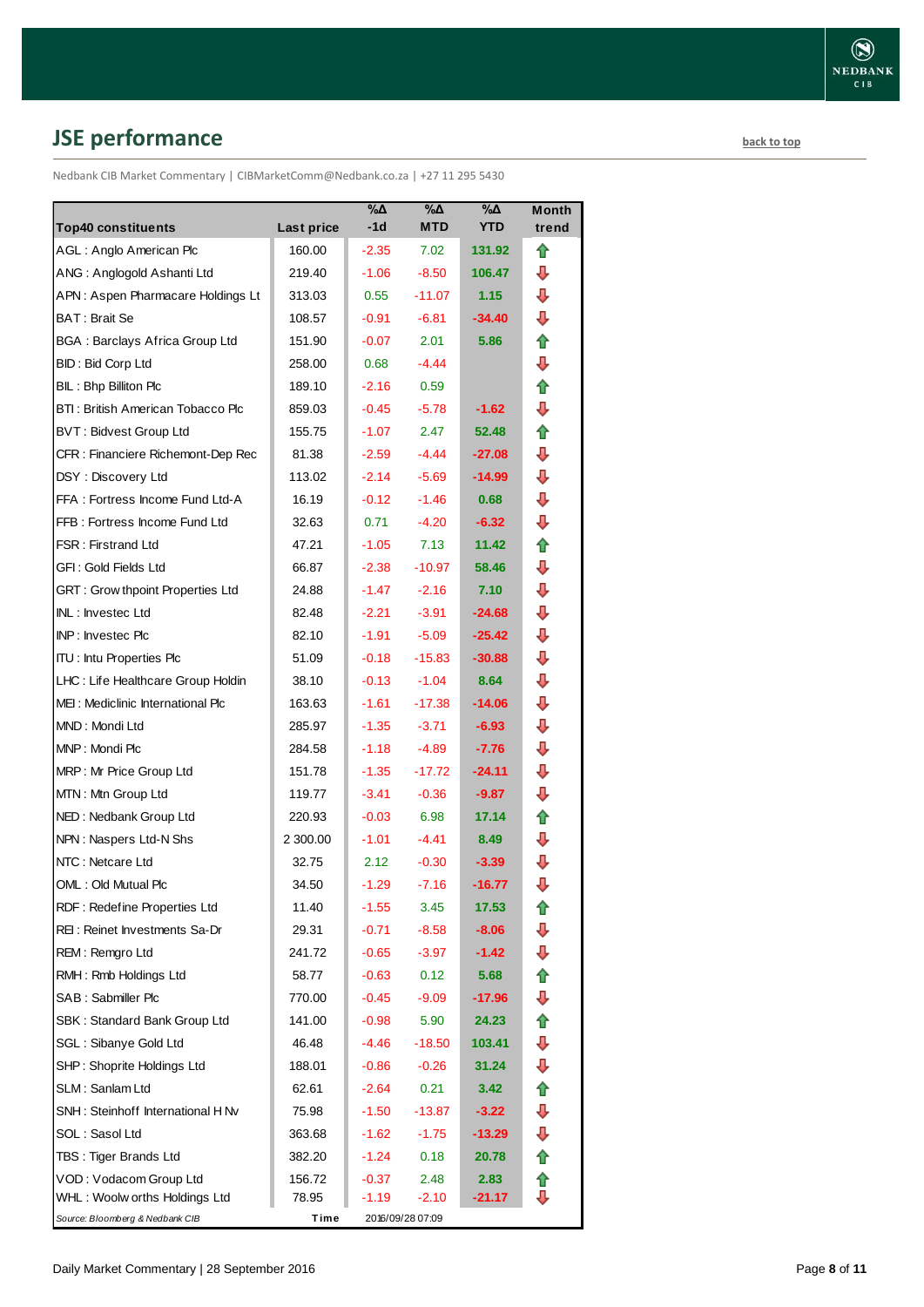# <span id="page-8-0"></span>**Last day to trade back to the contract of the contract of the contract of the contract of the contract of the contract of the contract of the contract of the contract of the contract of the contract of the contract of t**

Susan Correia | [Scorreia@Nedbankcapital.co.za](mailto:Scorreia@Nedbankcapital.co.za) | +27 11 295 8227

| Share code        | Share name                     | Dividend / interest rate                          |
|-------------------|--------------------------------|---------------------------------------------------|
| 27 September 2016 |                                |                                                   |
| ARI               | African Rainbow Minerals Ltd   | dividend @ 225cps                                 |
| ASR               | Assore Ltd                     | dividend @ 500cps                                 |
| <b>CGREEN</b>     | Coreshares Green               | distribution TBA within 14 business days after RD |
| <b>CRP</b>        | Capital & Regional plc         | Dividend Option @ GBP0.0162                       |
| CSEW40            | Coreshares EW Top40            | distribution TBA within 14 business days after RD |
| CTOP50            | Coreshares Top50               | distribution TBA within 14 business days after RD |
| <b>CVH</b>        | Capevin Hldgs Ltd              | dividend $@$ 14.2cps                              |
| <b>DIVTRX</b>     | <b>Coreshares Div Trax</b>     | distribution TBA within 14 business days after RD |
| <b>HPA</b>        | Hospitality Prop Fund A        | Conversion of A shares to B shares                |
| <b>HPB</b>        | Hospitality Prop Fund B        | Stock Split 1 HPB (new ISIN): 3,5 HPB             |
| <b>HYP</b>        | Hyprop Inv Ltd                 | dividend $@322.1cps$                              |
| <b>LVLTRX</b>     | Coreshares Low Vol trax        | distribution TBA within 14 business days after RD |
| <b>MMI</b>        | MMI Hldgs Ltd                  | dividend @ 92cps                                  |
| <b>MST</b>        | Mustek Ltd                     | dividend @ 15cps                                  |
| <b>PREFTX</b>     | <b>Coreshares Pref Trax</b>    | distribution TBA within 14 business days after RD |
| PTXSPY            | Coreshares Prop Trax SAPY      | distribution TBA within 14 business days after RD |
| <b>PTXTEN</b>     | Coreshares Prop Trax Ten       | distribution TBA within 14 business days after RD |
| <b>SAC</b>        | SA Corp Real Estate Fund       | dividend $@$ 21.44cps                             |
| SOL               | Sasol Ltd                      | dividend @ 910cps                                 |
| STAN40            | Stanlib Top40 Fund             | distribution TBA within 14 business days after RD |
| <b>STANSX</b>     | Stanlib SWIX 40 Fund           | distribution TBA within 14 business days after RD |
| <b>STPROP</b>     | <b>Stanlib SA Property ETF</b> | distribution TBA within 14 business days after RD |
| <b>STXRAF</b>     | Satrix RAFI 40 Portfolio       | distribution TBA within 14 business days after RD |
| <b>SUR</b>        | Spur Corp Ltd                  | dividend @ 73cps                                  |
| <b>TEX</b>        | Texton Prop Fund Ltd           | dividend $@$ 52.16cps                             |
| <b>TRL</b>        | <b>Trellidor Hldgs Ltd</b>     | dividend @ 15.8cps                                |

*Source: JSE*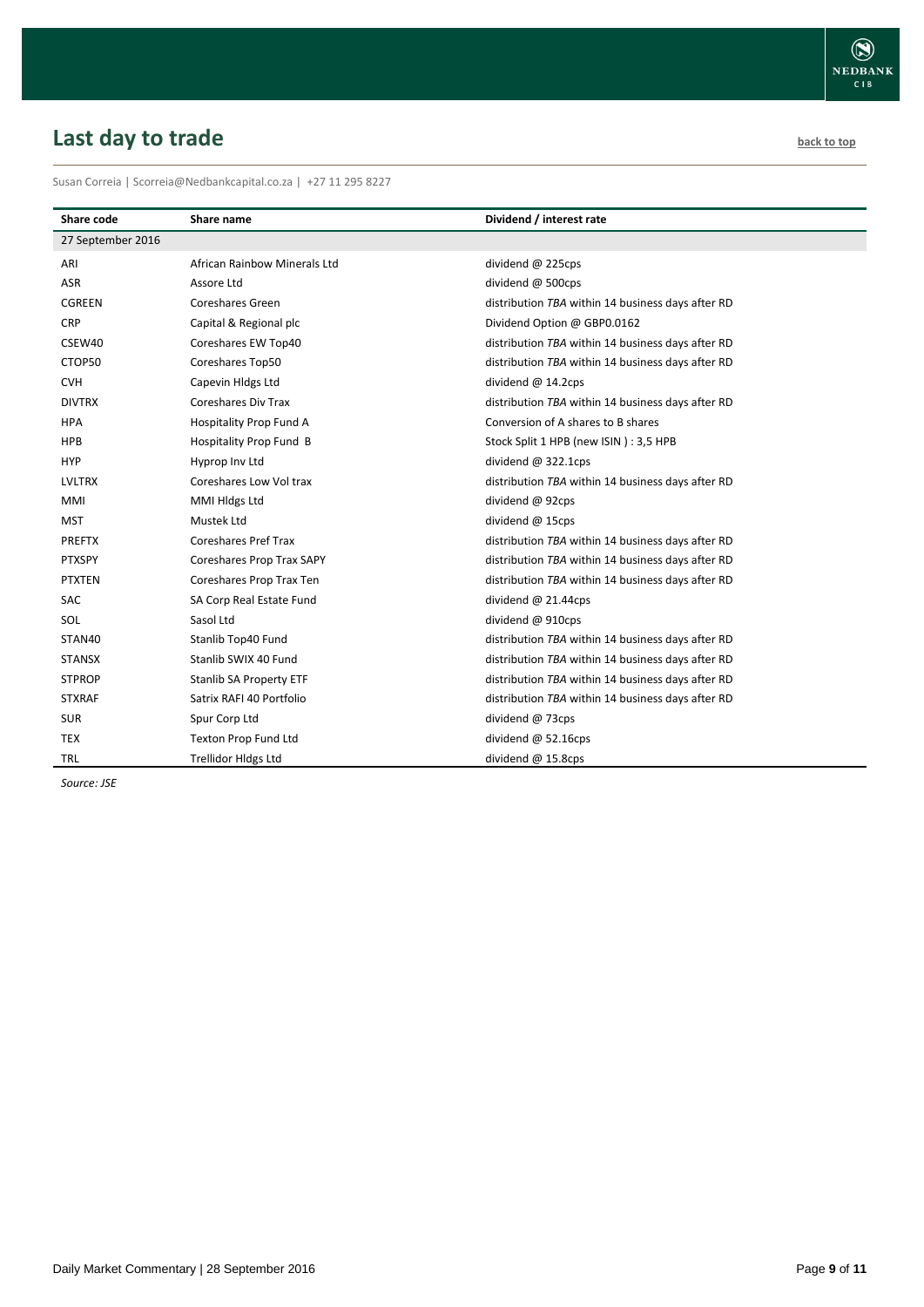## <span id="page-9-0"></span>**Contacts**

**Head: Strategic Research Mohammed Yaseen Nalla, CFA** (011) 295 5430

**ALM Portfolio Management** (011) 535 4042

**Equities Sales and Distribution** (011) 535 4030/31

**Forex Institutional Sales Desk** (011) 535 4005

**Interest Rate Swaps & FRA's Trading** (011) 535 4004

**Money Market Institutional Sales Desk** (011) 535 4008

**Treasury: Economic Analyst Reezwana Sumad** (011) 294 1753

**Bond Trading** (011) 535 4021

**Forex Business Banking Sales Desk** (011) 535 4003

**Forex Retail Sales Desk** (011) 535 4020

**Money Market Business Banking Sales Desk** (011) 535 4006

**Non Soft & Soft Commodities Trading** (011) 535 4038

**Credit Derivatives**  (011) 535 4047

**Forex Corporate Sales Desk** JHB (011) 535 4002; DBN (031) 327 3000; CTN (021) 413 9300

**Inflation Trading** (011) 535 4026

**Money Market Corporate Sales Desk** JHB (011) 535 4007; DBN (031) 327 3000; CTN (021) 413 9300

**Preference shares desk** (011) 535 4072